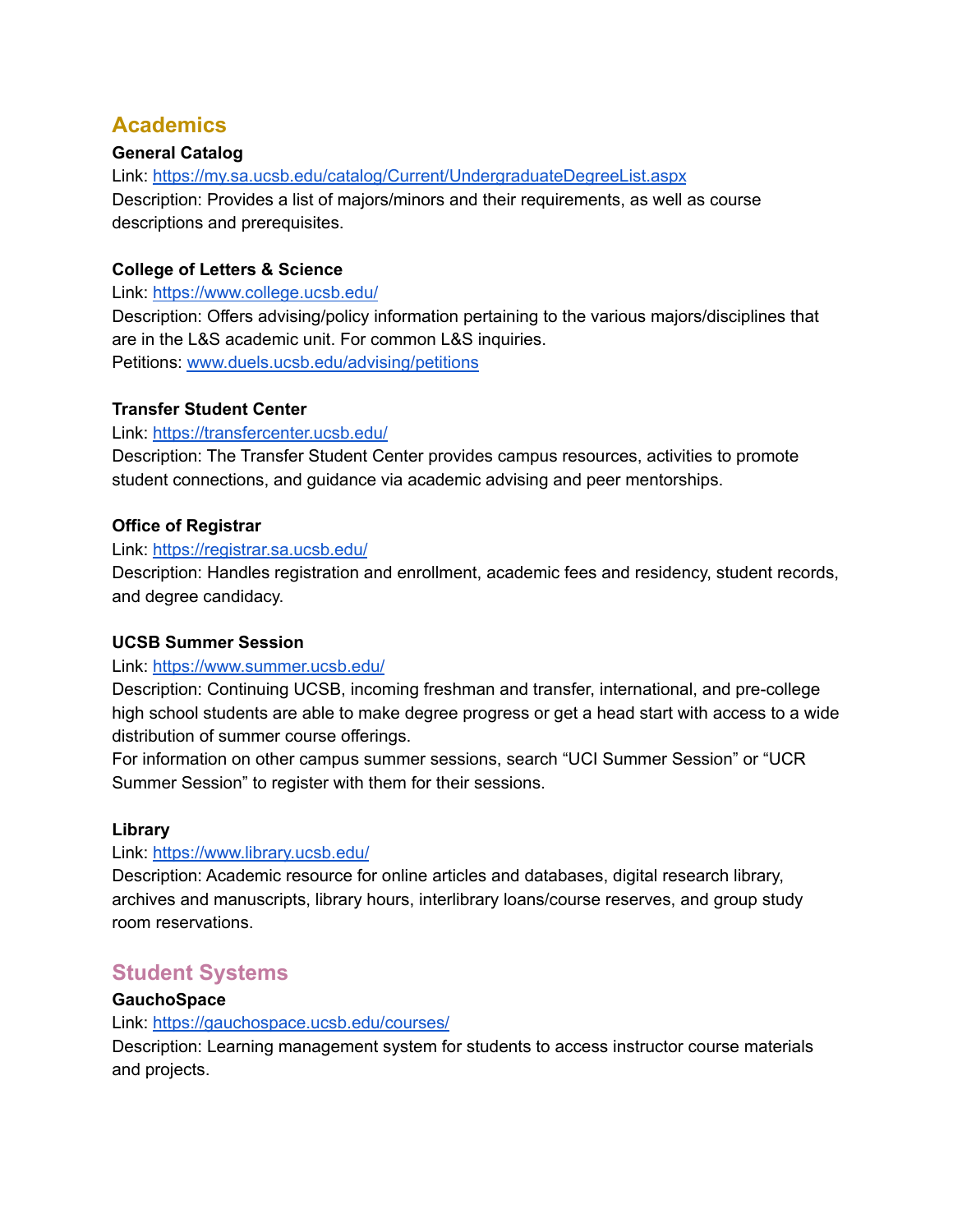## **GOLD**

Link: <https://my.sa.ucsb.edu/gold/login.aspx> Description: Site where students can look up and register for courses each quarter.

## **U-Mail**

Link: <https://www.umail.ucsb.edu/> Description: Student email affiliated with Gmail.

# **Academic Opportunities & Program**

## **Undergraduate Research**

Link: <https://undergrad.research.ucsb.edu/>

Description: Details regarding research opportunities, workshop events, and network prospects with peer mentors.

Undergraduate Research & Creative Activities: <https://urca.ucsb.edu/>

## **EAP: Education Abroad Program** *\*\*\*2 offices: Systemwide and Campus*

UC EAP System Link: <https://uceap.universityofcalifornia.edu/> UCSB EAP Campus Link: <https://eap.ucsb.edu/> Description: Resources provided for various study abroad programs/countries of interest, major

and course offerings concurrent with academic planning, scholarship opportunities, budget/financial aid planning, and other experiential prospects.

## **UCDC University of California, Washington D.C.**

Link: <https://www.ucdc.edu/uc-washington-center-home>

Description: Summer course offerings in Washington D.C. that can be applied towards degree requirements.

# **Campus Experience**

## **Arts & Lectures**

Link: <https://artsandlectures.ucsb.edu/>

Description: Includes dates/venues and ticket sales for world-renowned artist and speaker performances in the Santa Barbara area.

#### **Department of Recreation**

Link: <http://recreation.sa.ucsb.edu/>

Description: Selection of intramural sports, REC and group classes, fitness and wellness offerings, sport clubs, and adventure and youth programs.

#### **Housing, Dining, and Auxiliary Enterprises**

Link: <https://www.housing.ucsb.edu/>

Description: Housing and residential life services, information regarding residential dining commons, and quick links to parking services.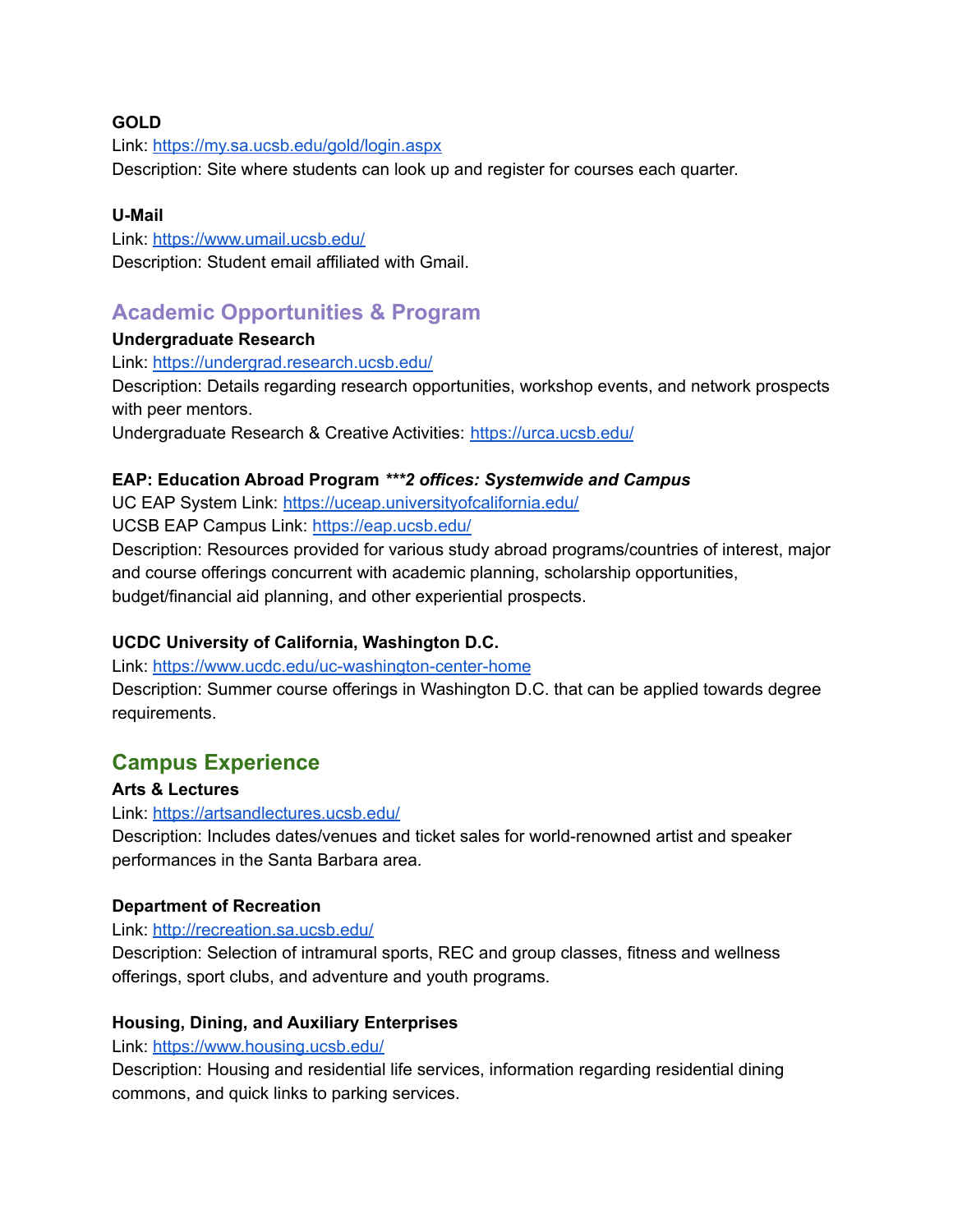## **SEAL: Student Engagement & Leadership**

### Link: <http://osl.sa.ucsb.edu/>

Description: Opportunities for campus involvement (organizations, fraternity and sorority chapters, leadership development and workshops, etc).

## **Student Support**

## **CARE: Campus Advocacy, Resources & Education**

Link: <http://wgse.sa.ucsb.edu/care/home>

Description: Provides confidential advocacy and support for survivors of sexual assault, dating and domestic violence, and stalking.

## **CLAS: Campus Learning Assistance Services**

Link: <http://clas.sa.ucsb.edu/>

Description: Offers academic skills workshops, tutorial groups, and drop-in tutoring.

## **Student Affairs**

#### Link: <http://www.sa.ucsb.edu/>

Description: Focus is geared towards student enrollment, retention, and graduation, and services are put in place to heighten student success.

### **Office of the Ombuds**

#### Link: <https://ombuds.ucsb.edu/>

Description: Confidential reporting of systematic issues including interpersonal conflict, academic concerns, policy inquires, workplace harassment/discrimination practices.

## **Title IX (Sexual Harassment Policy Compliance Office)**

#### Link: <https://titleix.ucsb.edu/>

Description: UCSB compliance is dedicated to ensuring a campus environment free from discrimination, sexual harassment, and assult/violence, and provides resources to those whose rights may have been violated.

## **UCSB Police Department**

#### Link: <https://www.police.ucsb.edu/>

Description: Provides police and public safety services, including but not limited to, emergency notifications, lost and found, personal safety escorts (CSOs), bicycle registration or theft, and campus housing patrol.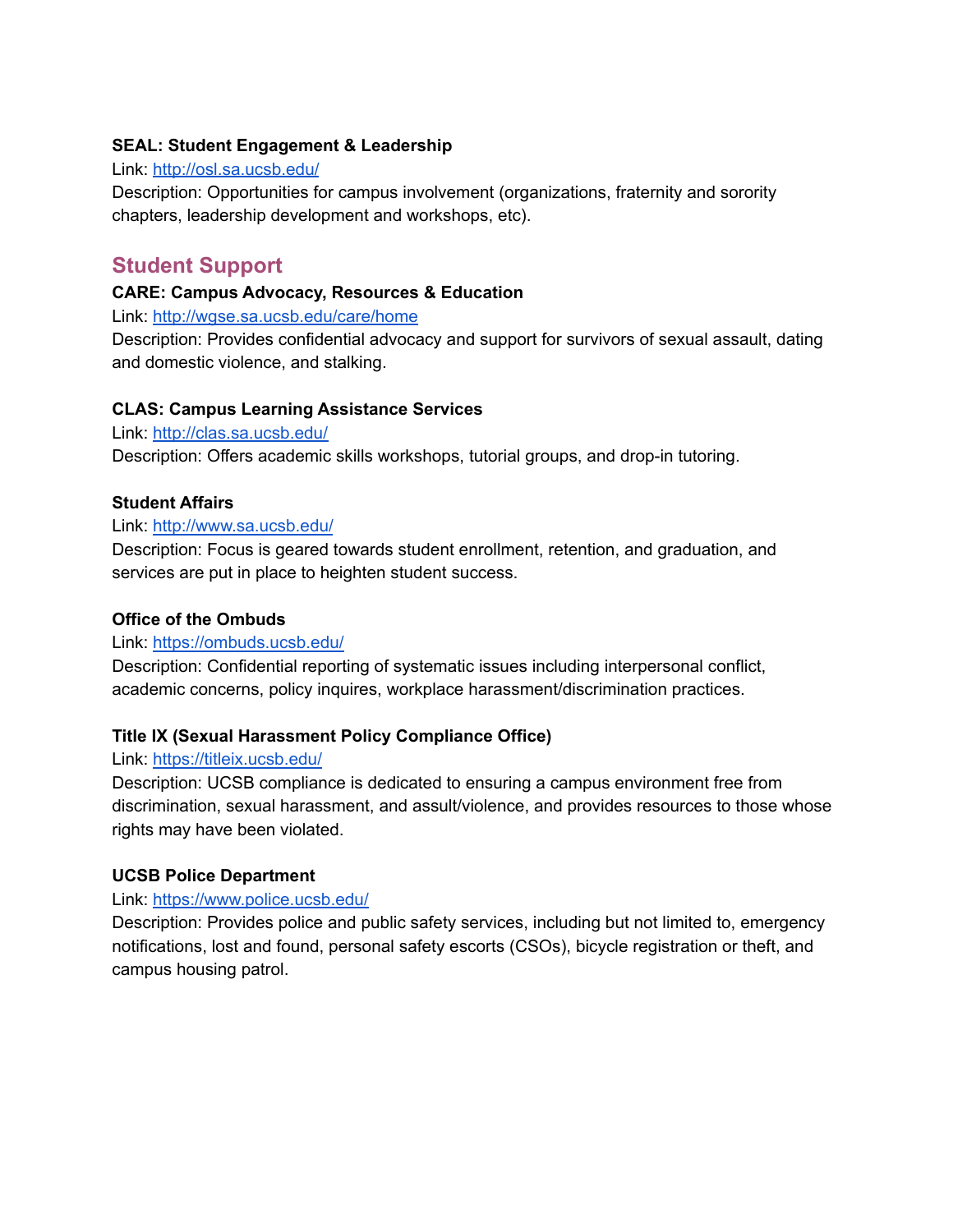## **Student Health**

## **UCSB Student Wellbeing**

#### Link: <https://wellbeing.ucsb.edu/>

Description: Student wellbeing is integral to academic success, student development, and life satisfaction. We, in Student Affairs, are committed to building relationships with our students such that together we generate optimal conditions for their wellbeing.

## **CAPS: Counseling & Psychological Services**

#### Link: <http://caps.sa.ucsb.edu/>

Description: CAPS provides mental health services/counseling, which is available to students and the larger campus community.

#### **Student Health (Medical)**

#### Link: <http://studenthealth.sa.ucsb.edu/>

Description: Offers medical services, pharmacy services, behavioral health, and health insurances for students.

## **Alcohol & Drug Program**

#### Link: <https://alcohol.sa.ucsb.edu/>

Description: The program focuses on the prevention of high-risk drinking and drug use by offering educational and counseling services.

#### **Health and Wellness (Support)**

#### Link: <http://wellness.sa.ucsb.edu/>

Description: Promotes mental, physical, and social health by helping students cultivate better coping/life skills.

# **Financial Services**

#### **BARC: Billing Accounts Receivable Collections**

Link: <https://mybarc.ucsb.edu/SIWeb/login.jsp>

Description: This site provides information pertaining to financial aid, refunds, and additional charges to student accounts.

#### **Financial Aid**

Link: <https://www.finaid.ucsb.edu/>

Description: Assists with grants, scholarships, loans, work-study, and financial aid appeals.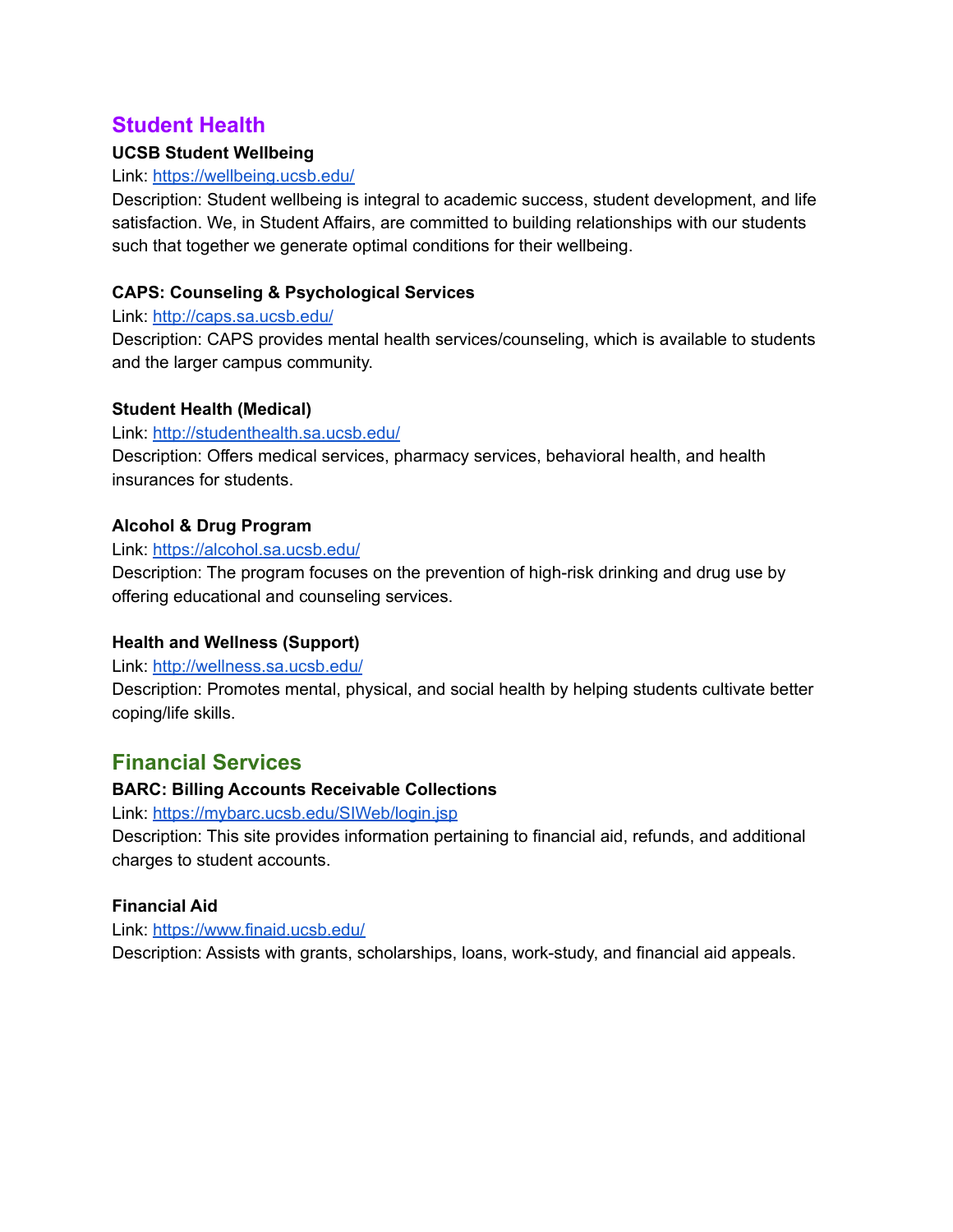## **Student Resources**

## **AS: Associated Students**

### Link: <https://www.as.ucsb.edu/>

Description: Non-profit organization with elected student personnel whose mission is to voice student concerns to UCSB administrative and state/local governments, as well as create expenditures for student programs.

## **Bookstore**

Link: <http://campusstore.ucsb.edu/home.aspx>

Description: Access to UCSB Merchandise, textbook purchases and rentals, and graduation regalia.

## **Career Services**

Link: <https://career.sa.ucsb.edu/> Description: Hub for work-study, internships, employment opportunities, and career resources.

## **Disabled Students Program (DSP)**

Link: <https://dsp.sa.ucsb.edu/> Description: Provides academic accommodations to students with disabilities.

## **Educational Opportunity Program (EOP)**

Link: <http://eop.sa.ucsb.edu/>

Description: Offers mentorship, academic programs (STEP, FSSP, STTP), counseling/advising, campus service referrals, and student cultural centers.

## **Office of International Students and Scholars**

Link: <http://oiss.sa.ucsb.edu/>

Description: Campus resources and advising is provided for UCSB's international community and departments who work with these students.

## **Office of Student Conduct** (formerly Judicial Affairs)

Link: <https://studentconduct.sa.ucsb.edu/> Description: Adjudicates academic integrity policies and behavioral violations.

## **Resource Center for Sexual & Gender Diversity**

Link: <http://rcsgd.sa.ucsb.edu/> Description: Center for advocacy, inclusion, and justice for LGBTQIA+ communities.

#### **Resources for Remote Learning**

Link: <https://keeplearning.id.ucsb.edu/>

Description: A one-stop-stop resource hub to help connect students to the correct resources on campus for academic help.